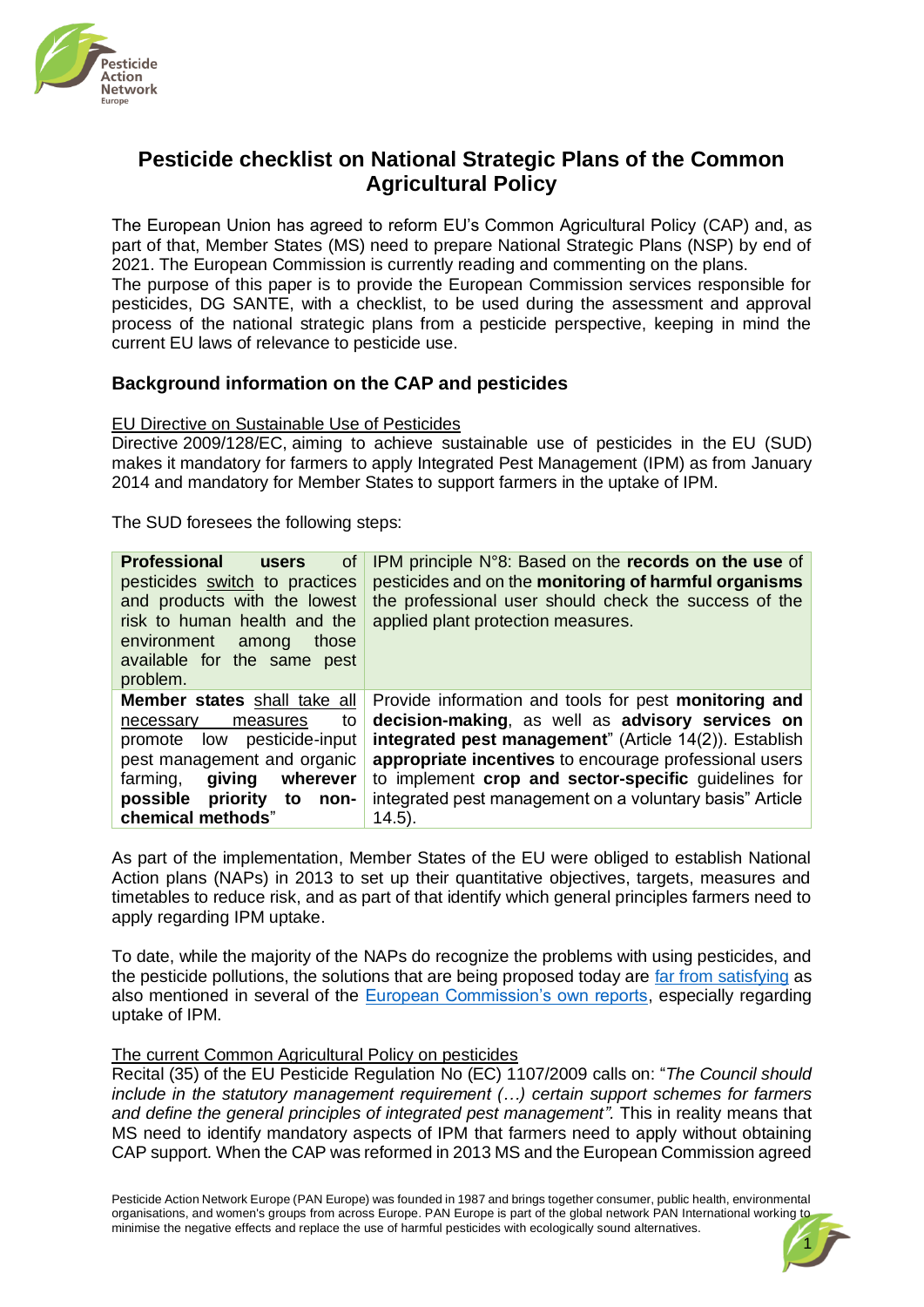

on this to happen accordingly<sup>1</sup>. However, to PAN Europe's knowledge, the European Commission has still not asked the MS to define what they consider as mandatory IPM scheme, and therefore what would be the baseline in offering CAP funding to farmers.

The 2013 CAP reform made it mandatory for Member States to offer farmers information about alternatives and uptake of IPM via the **Farm Advisory Systems** (FAS). This means that from 2015, a farmer wishing to know about alternatives are entitled to obtain this information. However, again here, to PAN Europe's knowledge, the European Commission has still not verified to what extent this requirement is fulfilled by MS.

#### The new CAP and pesticides

Despite huge public support for the new EU Green Deal (EGD) strategies and the objective of a 50% reduction in use and risk of pesticides by 2030 set in both the Farm to Fork (F2F) and the Biodiversity Strategies (BS), these targets were only included into the CAP Strategic Plan Regulation as recitals (122, 123). The implementing acts says that Member States are not obliged to include quantitative targets on these targets in their CAP Plans. They can, if they wish prepare an annexe to the NSP, but this annexe does not need to be approved by the European Commission.

However, in the new CAP there are two new pesticide-related indicators:

1. The annual result indicator (R.24) measuring the number of hectares where farmers are applying Integrated Pest Management as defined in article 3.4 and article 14.

2. The overall impact indicator (I.18) that will measure pesticide use and risk reduction at the end of the period. The indicator being used here is the harmonized risk indicator 1.

The fact that the CAP has specific pesticides indicators, means that MS, at least, have to address the issue of pesticides in their SWOT analysis. If the SWOT analysis concludes that actions are needed, interventions must be identified and proposed.



<sup>1</sup> The addendum specifies: "*The Council and the European Parliament invite the Commission to monitor the transposition and the implementation by the Member States of Directive 2000/60/EC of 23 October 2000 establishing a framework for Community action in the field of water policy and Directive 2009/128/EC of the European Parliament and of the Council of 21 October 2009 establishing a framework for Community action to achieve the sustainable use of pesticides and, where appropriate, to come forward, once these Directives have been implemented in all Member States and the obligations directly applicable to farmers have been identified, with a legislative proposal amending this regulation with a view to including the relevant parts of these Directives in the system of cross-compliance."*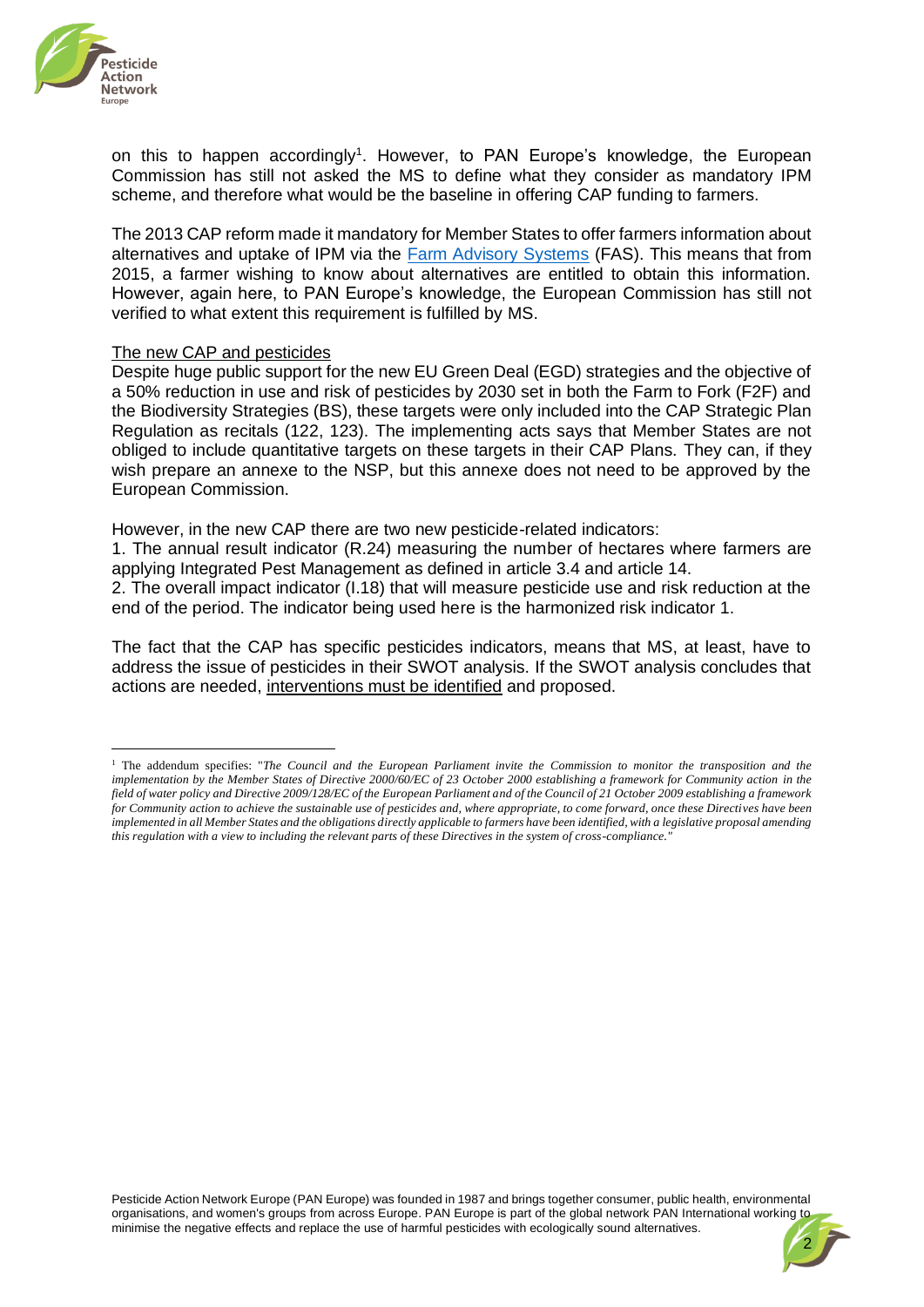

## **NSP pesticide checklist proposed by PAN Europe**

### **1. Make sure that the NSP contains a complete analysis of the problems caused by pesticides and that the measures being proposed are able to solve the identified problems:**

The new CAP includes both a result and an impact indicator on pesticides. Therefore, each Member State needs to address the "problem" of pesticide in their SWOT analysis and the needs assessment identified.

It is possible that MS will "recycle" part of the pesticides analysis done in the National Action Plans (NAPs) in 2014 and in the revision from 2019[. Analysis from PAN Europe](https://www.pan-europe.info/sites/pan-europe.info/files/public/resources/reports/pane-2013-reducing-pesticide-use-across-the-eu.pdf) showed clearly that while a number of member states had made relatively honest analysis of the problems caused by pesticides, the measures being proposed to solve these problems were totally inadequate.

It is crucial that the European Commission evaluate whether NSP adequately address these needs, and therefore important to make sure MS clearly identifies problems caused by pesticides linked to human health, biodiversity, water, soil contamination recognised in the SUD and propose 'interventions' are able to solve the identified problems. If needed, PAN Europe and its member are willing to provide detailed information if needed.

**2. Make sure that Member States have a system in place to support farmers in the uptake of non-chemical alternatives:** 

The SUD foresees that Member States shall '*take all necessary measures to promote low pesticide-input pest management, giving wherever possible priority to non-chemical methods, so that professional users of pesticides switch to practices and products with the lowest risk to human health and the environment among those available for the same pest problem*' and as part of that:

- Establish or support the establishment of necessary conditions for the implementation of integrated pest management. In particular, they shall ensure that professional users have at their disposal information and tools for pest monitoring and decision making, as well as advisory services on integrated pest management.
- Establish appropriate incentives to encourage professional users to implement crop or sector-specific guidelines for integrated pest management on a voluntary basis, while mentioning these in their National Action Plans.

As explained above, it is already mandatory for MS to inform about alternatives to pesticides as part of the FAS.

Furthermore, according to the DG SANTE own audit reports (FVO reports):

- Majority of MS: forecast and warning system on pest outbreaks in place and regular bulletins in place.
- Many MS: organises conferences and training on IPM.
- A number MS: had made it mandatory for farmers to inform national administration about annual pesticide use.
- No MS: define binding IPM measures for farmers to comply with SUD.

It is crucial that the European Commission verifies that the NSP sufficiently explains the support system in place supporting farmers in the move towards IPM-uptake.

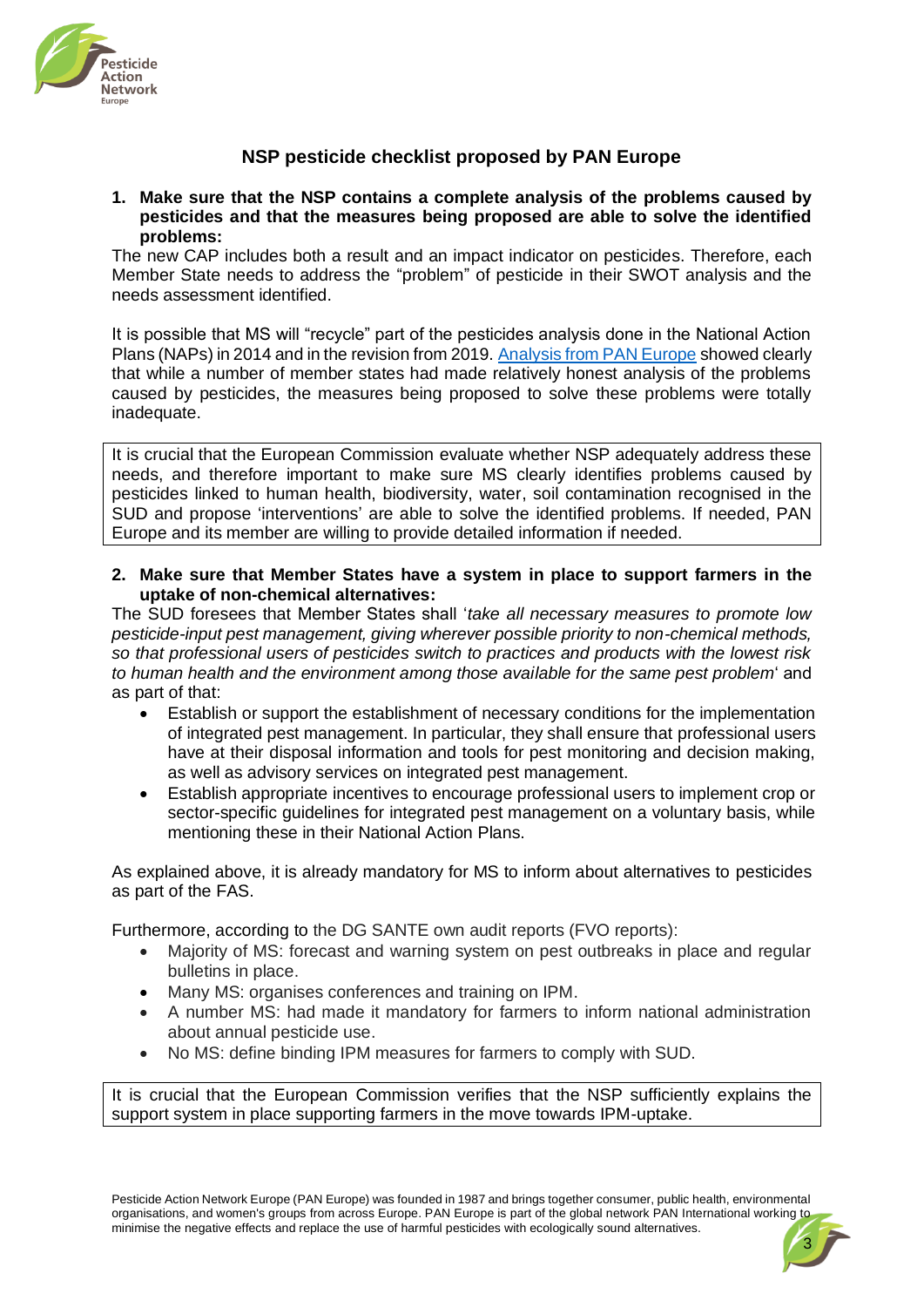

### **3. Make sure the NSP identifies the general principles of IPM**

It is mandatory for farmers to apply the general principle of IPM since 204 according to SUD (article 14). Therefore, farmers should not be allowed to receive CAP funding for these general principles. However, despite the Council already in 2013 asked the European Commission to make sure MS identify what they are asking farmers to do when talking general principle of IPM, clarifications on this is missing.

The majority of the FVO reports also conclude that "*There is no system to verify that all professional users implement the general principles of IPM as required by Article 14 of Directive 2009/128/EC".* The European Commission has in both [2017](https://ec.europa.eu/food/sites/food/files/plant/docs/pesticides_sup_report-overview_en.pdf) and [2020](https://ec.europa.eu/food/sites/food/files/plant/docs/pesticides_sud_report-act_2020_en.pdf) stressed that Member States and farmers are dramatically lacking commitment and engagement when it comes to implementing and spreading IPM across Europe.

As explained in this [Analysis from PAN Europe](https://www.pan-europe.info/sites/pan-europe.info/files/public/resources/reports/pane-2013-reducing-pesticide-use-across-the-eu.pdf) on the NAPs it is difficult what MS has done to upgrade the rules to farmers since IPM is mandatory, and therefore impossible to understand the difference between conventional and IPM farming. As a result, the CAP funding has today not seemed to have identified the environment and agronomic baseline. In the annexe is an example of how this could be done.

To ensure consistency and compliance with the SUD it is crucial that the European Commission asks each MS to identify the general principle of IPM, which measures are mandatory for farmers to apply, and for which no CAP funding can be offered. These should be made publicly available, allowing the general public to be informed about the baseline of CAP payments.

### **4. Make sure the NSP identifies new and updated requirements towards farmers**

The new CAP makes it mandatory for farmers to apply certain aspects of the SUD, as part of the cross-compliance: certified training (Article 5.2), inspection of equipment (Article 8.1- 8.5), restrictions on the use of pesticides in protected areas especially regarding biodiversity and water (article 12) and proper handling and storage of pesticides and disposal of remnants (article 13.1) and 13.3).

In order to ensure compliance with these new requirements, it is crucial that European Commission verified that MS clearly identify which actions farmers need to do to be in compliance with these requirements, and as part of that also explain what is not IPM. In the light of the increasing number of studies showing the negative correlation between biodiversity loss and pesticide usage, should be requested to be very specific regarding which measure they aim to put in place to ensure compliance with article 12 of the SUD.

#### **5. Check that IPM measures relating to rural development and the fruit and vegetable schemes are all being updated and that they are building blocks also including ecoschemes, all having as the overall objective of seriously reducing pesticide use dependency**

For decades, a number of MS have been offering CAP funding (within the rural development policy and/or through the fruit and vegetable scheme) to farmers for applying, on a voluntary basis, uptake of IPM. See [this PAN Europe report](https://www.pan-europe.info/sites/pan-europe.info/files/public/QuoteMaqX1.pdf) for details.

It is crucial to ensure that make sure that these measures called commitments defined and updated especially important to make sure that these IPM commitments are linked to clear reduction targets and timetables engaging the farmer (ex. engaging in 50% reduction in three years). We have been wasting so much time with the lacking engagement towards SUD, now is the moment to act.

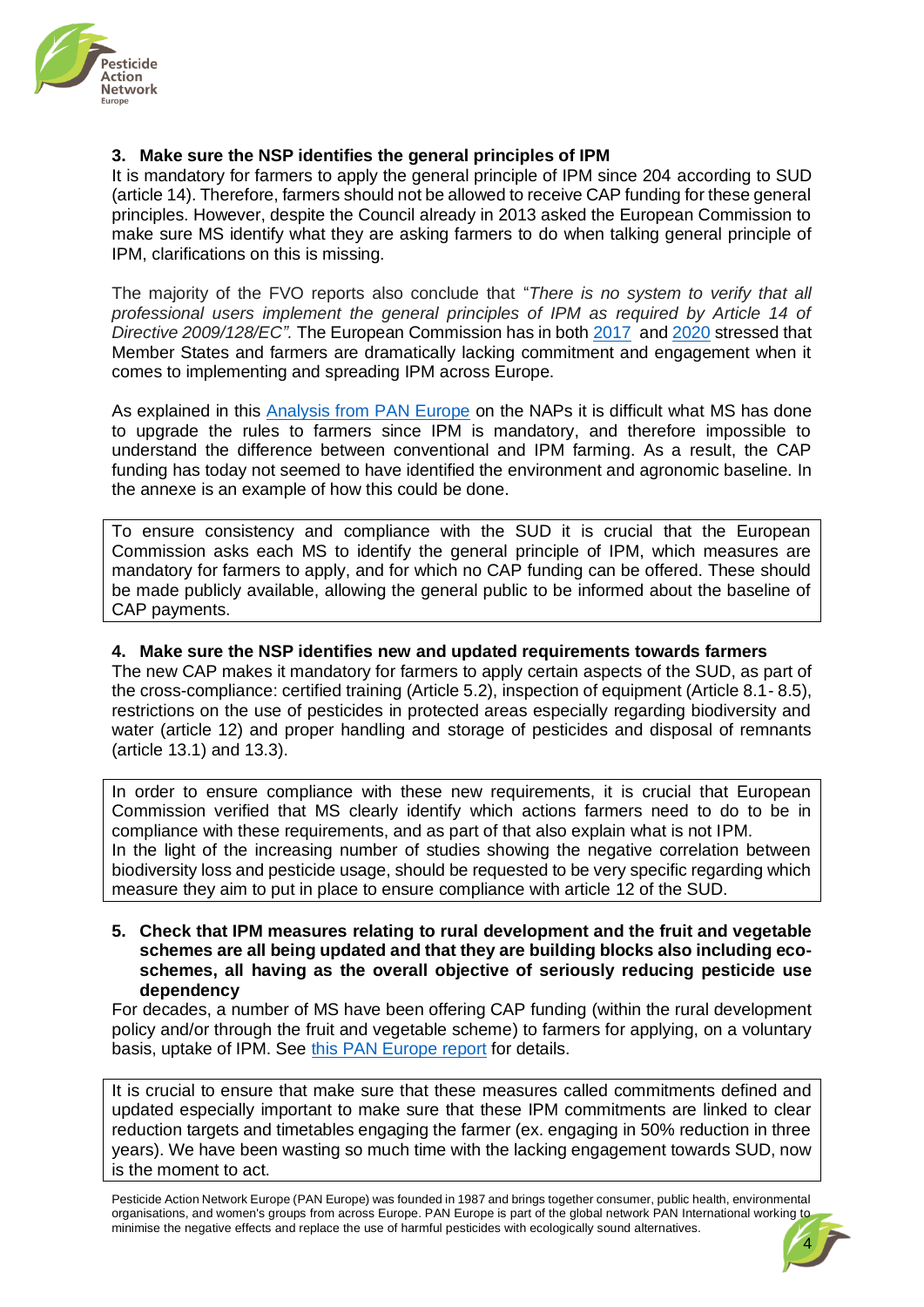

### **6. Check the real pesticide use reduction commitments by farmers**

The new CAP has a set of new [indicators](https://ec.europa.eu/transparency/expert-groups-register/screen/meetings/consult?lang=en&meetingId=33614&fromExpertGroups=true) relating to pesticides say:

### **The annual result indicator:**

|                   | $R.24^{PR}$ Sustainable and reduced Share of utilised agricultural area (UAA) under-                   |
|-------------------|--------------------------------------------------------------------------------------------------------|
| use of pesticides | supported specific commitments which lead to                                                           |
|                   | sustainable use of pesticides in order to reduce<br>risks and impacts of pesticides such as pesticides |
|                   | leakage                                                                                                |

### **The impact indicator – measuring trends over the entire period:**

| To contribute to halting<br>and    | 1.18 | C.49 | Sustainable and reduced use of  |  |  |
|------------------------------------|------|------|---------------------------------|--|--|
| biodiversity<br>loss,<br>reversing |      |      | pesticides                      |  |  |
| enhance ecosystem services         | 1.19 | C.36 | bird<br>farmland<br>Increasing  |  |  |
| preserve habitats<br>and<br>and    |      |      | populations                     |  |  |
| landscapes                         | 1.20 | C.37 | Enhancing<br>biodiversity       |  |  |
|                                    |      |      | protection                      |  |  |
|                                    | L21  | C.21 | provision<br>Enhancing<br>0f    |  |  |
|                                    |      |      | ecosystem services              |  |  |
|                                    | 1.22 | C.22 | Increasing agro-biodiversity in |  |  |
|                                    |      |      | farming system                  |  |  |

The European Commission should make sure that the result indicator R.24 on 'sustainable and reduced use of pesticides explicitly count number of hectares where farmers are committing to an actual pesticide use reduction, for instance 50% reduction in a three years period (against his/her own baseline).

The European Commission should also make sure – as the result indicator R.24 in reality will be counting number of hectares where farmers commit to IPM – that hectares where farmers are applying vague concepts like precision farming, pesticides in derogations are not included into this result indicator.

Finally, it is needed to start discussions already now on the future of the impact indicator I.18 moving away from the controversial harmonised risk indicator 1 which is not measuring pesticide use reductions.

For further information contact: Henriette Christensen - [henriette@pan-europe.info](mailto:henriette@pan-europe.info)

The sole responsibility of this publication lies with the author. The European Union is not responsible for any use that may be made of the information contained therein.